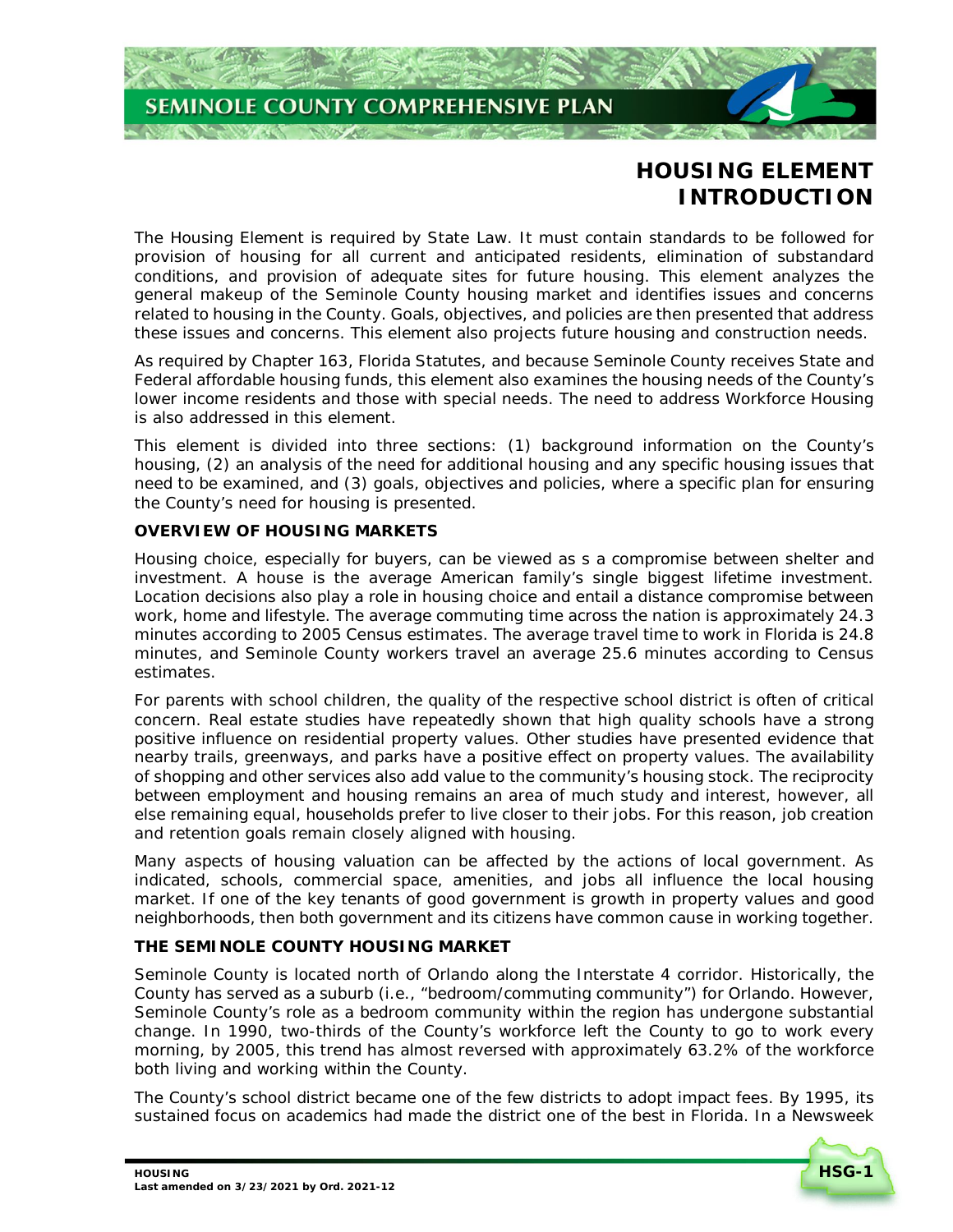

 national ranking, all of Seminole County's high schools ranked in the top 3% nationwide. Good schools are now a major factor in corporate relocation, crossing over into economic development.

development.<br>The County's expressway and interstate highway system, and the new Central Florida Commuter Rail System will efficiently connect Seminole County with the larger region. These connections generated continued growth into the center of the County. However the County's eastern Rural Area will remain out of the County's urban services boundary as part of the County's rural conservation efforts and remain largely low density/rural into the future.

 Collectively, the combination of location and wise community self-investment have now made Seminole County the corporate and residential regional location of choice in Central Florida. Over the long-run, rising property values and a relatively strong residential development market are still expected in Seminole County despite the statewide slowdown in housing activity in 2006-2008.

in 2006-2008.<br>This element documents these changes, assesses the impacts these changes have on the County's housing market, and recommends actions the County will need to take to support the long-term appreciation of the County's housing stock. In addition, this element addresses the need for obtainable housing opportunities and choices in support of the principles of the Central Florida Regional Growth Vision ("How Shall We Grow?").

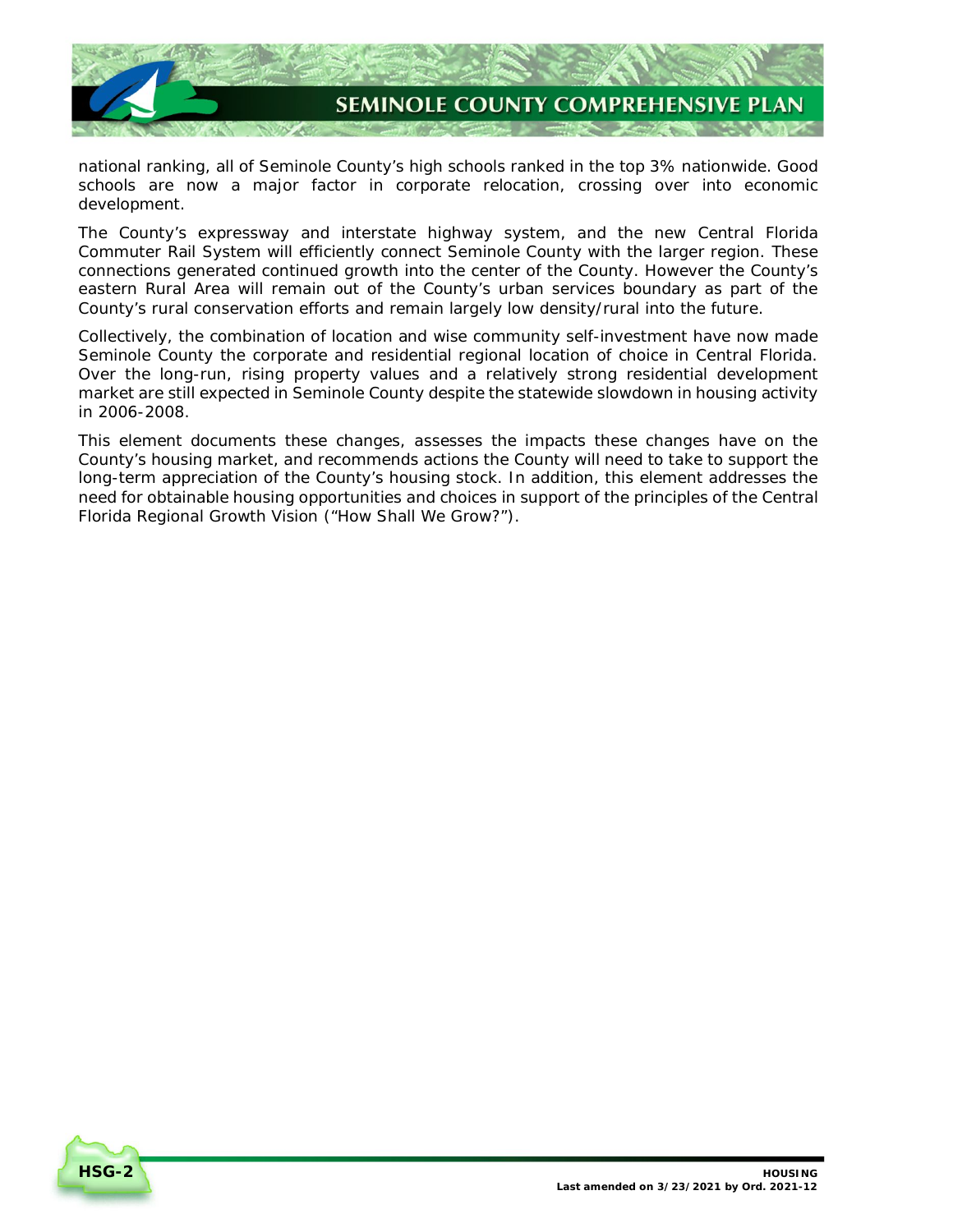

# **HOUSING ELEMENT ISSUES AND CONCERNS**

### **Issue HSG 1 Sufficient Residential Land with Supporting Infrastructure**

 While Seminole County is concurrent on all infrastructure, current land use projections indicate that sometime near the end of the year 2025 planning horizon the County's housing growth will need to occur on infill and redevelopment parcels as the availability of vacant residentially zoned land will be substantially diminished.

#### **Issue HSG 2 Affordable Housing for Low and Moderate Income Residents**

 Historically, a strong local economy, rising wages, low interest rates and an ample housing stock kept Seminole County's housing prices affordable. This has led the Board of County Commissioners to traditionally focus its affordable housing programs on helping its low and very low income households (those with incomes less than 80% of area median income.) However, a rapid increase in home prices had occurred since 2001, which made housing less affordable to households earning moderate incomes (incomes less than 120% of area median income). The area's rapid escalation in home prices at that time encouraged the County to reexamine its traditional focus on helping only lower income households, and begin extending tools to encourage the provision of housing for moderate income households. As of 2010, housing values do not reflect the same rapid escalation. The average just valuation for a single family house in 2009, for example, had declined to \$206,853. The median just valuation was \$172,242 for that same time period. The average just valuation of a condominium in 2009 was \$80,724; while the median just valuation was \$70,645. The Property Appraiser anticipates a 15% decline in property values during 2010. Although credit rules have become more stringent, it is possible that the lower values of housing may assist moderate income households to enter the Seminole County housing market. Seminole County shall continue its efforts to encourage redevelopment efforts that include a variety of housing types and values, in order to ensure availability of housing for the County's low and moderate income households.

#### **Issue HSG 3 Workforce Housing**

 Seminole County has much to be proud of, such as great neighborhoods, a solid job market, and good schools. However, along with almost every region of the State, the ability to secure good quality housing at a cost that is not a burden has become a challenge for many working households in Seminole County.

County.<br>For the year ending in July 2006, the Orlando metropolitan area, which includes Seminole County, created 41,000 new jobs. This brisk rate of job growth has been sustained for some time considering that MetroPlan Orlando added nearly 100,000 new jobs during the two year period between 2004 and 2005. In summary, the workforce housing crisis at that time was the result of the widening gap between wage income and housing prices. In 2000, the area median income level represented approximately 45% of the cost of a median priced home (i.e., median income divided by median home price). In 2006, the area median income represented just 22% of the cost of a

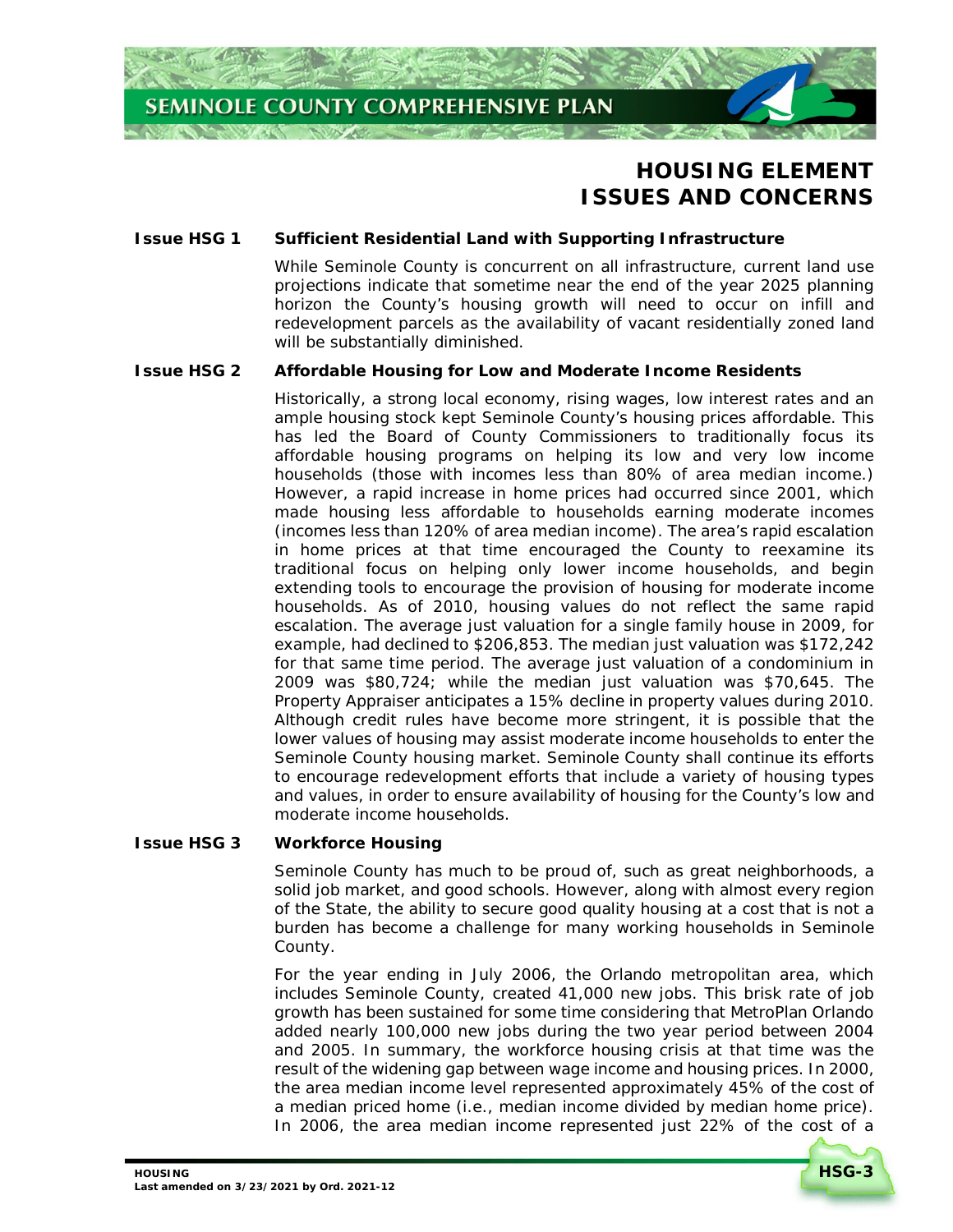

 median priced home price. The combination of rapidly increasing home prices, sluggish wage increases, and robust job growth were among the causes of the dilemma. As noted above, current housing costs (2009- 2010)have declined, which may assist in addressing the issue.

 Section 163.3177(6)(f)(1)(j), Florida Statutes, requires counties in which the gap between the buying power of a family of four and the median County home sales price exceeds \$170,000, by July 1, 2008, to adopt a workforce housing plan that, at a minimum, identifies adequate sites. Analysis by the Florida Housing Finance Corporation, contained in the Support Document, demonstrates that this does not apply to Seminole County. A similar analysis completed in 2010 showed that this again does not apply to Seminole County. However, the County does recognize the need for opportunities to create a range of obtainable housing opportunities and choices consistent with the principles of "How Shall We Grow?".

 The ability to house our community's workforce is an important objective. The workforce we are addressing includes many essential service workers such as teachers, police officers, firefighters, and health care workers. There is no question that these workers provide community wide benefit. Furthermore, the ability to supply quality housing for our workforce will pay off economically. A diverse and well qualified labor force will help attract and retain businesses as well as provide for an economic diversity that will help insulate our area from economic downturns. Recognizing these benefits, it is important to develop incentive based tools to encourage the provision of workforce housing.

#### **Issue HSG 4 Deteriorating and Aging Housing**

 Statistical analyses and surveys of the County's housing stock have found that the incidence of aging/deteriorating housing within Seminole County is less than half the statewide rate (approximately 3% of the stock). The County has rehabilitation, emergency repair and reconstruction programs in place to address these units. The foreclosures during the 2009 – 2010 time period are creating instances of code violations, but not deterioration of the housing stock. County code enforcement efforts underway during 2010 are anticipated to lessen this problem, which will be reduced as the housing market recovers.

#### **Issue HSG 5 Modular Housing, Mobile Homes/Manufactured Housing**

 In 1993, Seminole County amended its Land Development Code to reduce the minimum parcel size for modular housing developments and to allow modular housing as a conditional use in all residential zoning districts. Despite these incentives, the number of modular housing units within the County declined by 20% since 1990, indicating a strong market-driven preference toward site-built housing. The County's 2008 Evaluation and Appraisal (EAR)-based amendments allowed for mobile homes/manufactured housing as permitted uses on parcels with Rural-3, Rural-5, and Rural-10 future land use designations. In addition, the 2008 EAR-based amendments permitted modular units on parcels with a land use designation of Low Density Residential.

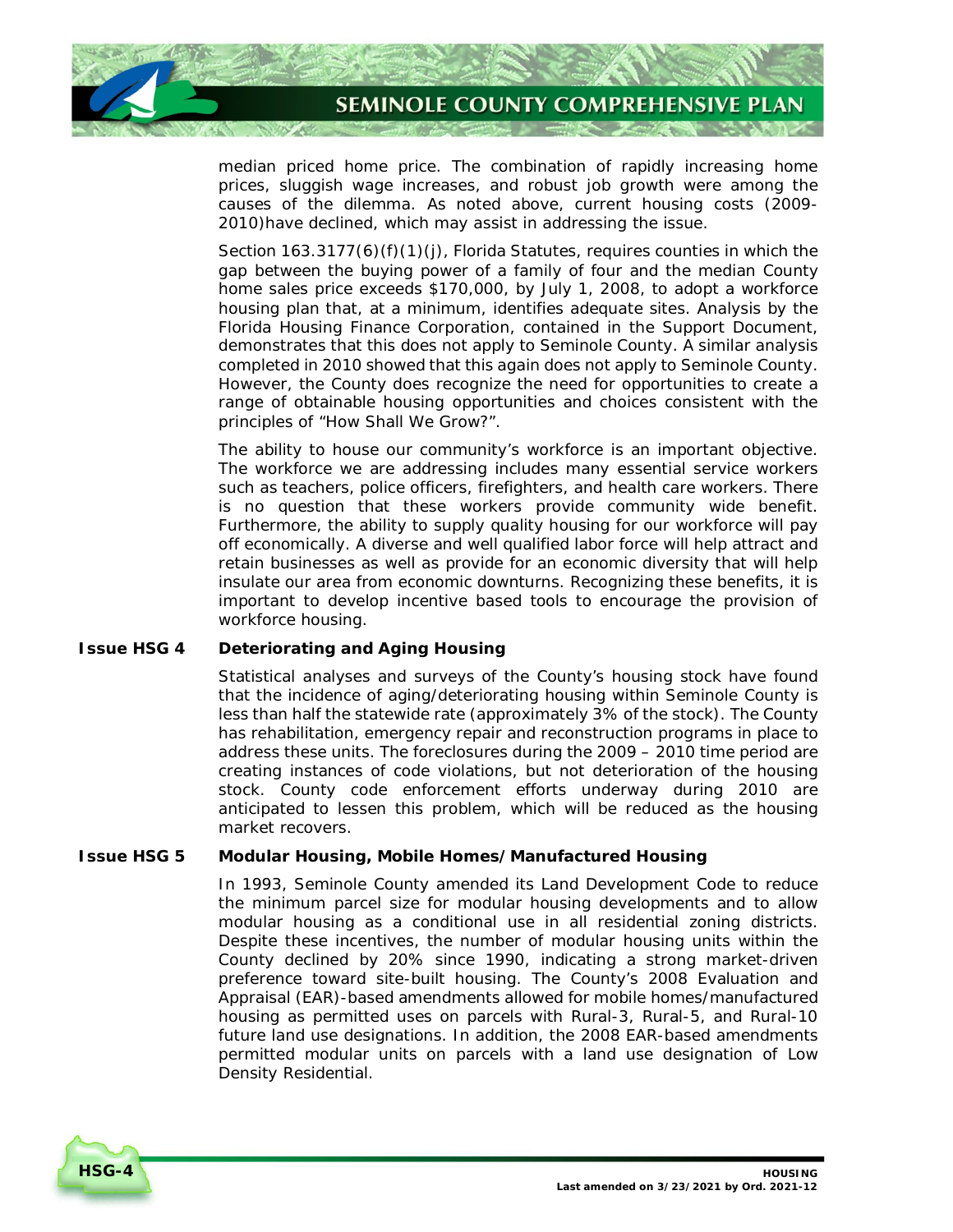

## **Issue HSG 6 Relocation**

 Seminole County, as required by Federal law (for jurisdictions receiving federal funding), has long-standing relocation policies. In addition, the State of Florida has a condemnation law that ensures residents or businesses displaced by governmental action are more than amply compensated.

#### **Issue HSG 7 Group Homes**

 In 1995, Seminole County amended its Land Development Code to adopt location siting criteria and to allow group homes as a conditional use in all residential zoning classifications as required by State law.

#### **Issue HSG 8 Historic Preservation**

 In 1995, Seminole County updated its master file of historically significant properties. The vast majority of the County's historic structures are located within the County's two designated historic districts in Sanford and Longwood. Both districts are currently being restored and it is anticipated that within 10 years all the County's historic properties will have been restored.

#### **Issue HSG 9 Homelessness**

 Seminole County and its nonprofit service organizations provide a broad- range of services to assist its homeless populations and to prevent homelessness. The County has partnered with the Regional Commission on Homelessness and since 1989, the County has expanded its shelter bed count (including a new facility for victims of spouse abuse and another new facility for homeless women and children) and recently funded a program to provide transitional housing for homeless families. The County has formed a Continuum of Care with its social service agencies to provide a full-range of services to homeless persons and families, including rental assistance combined with other support services.

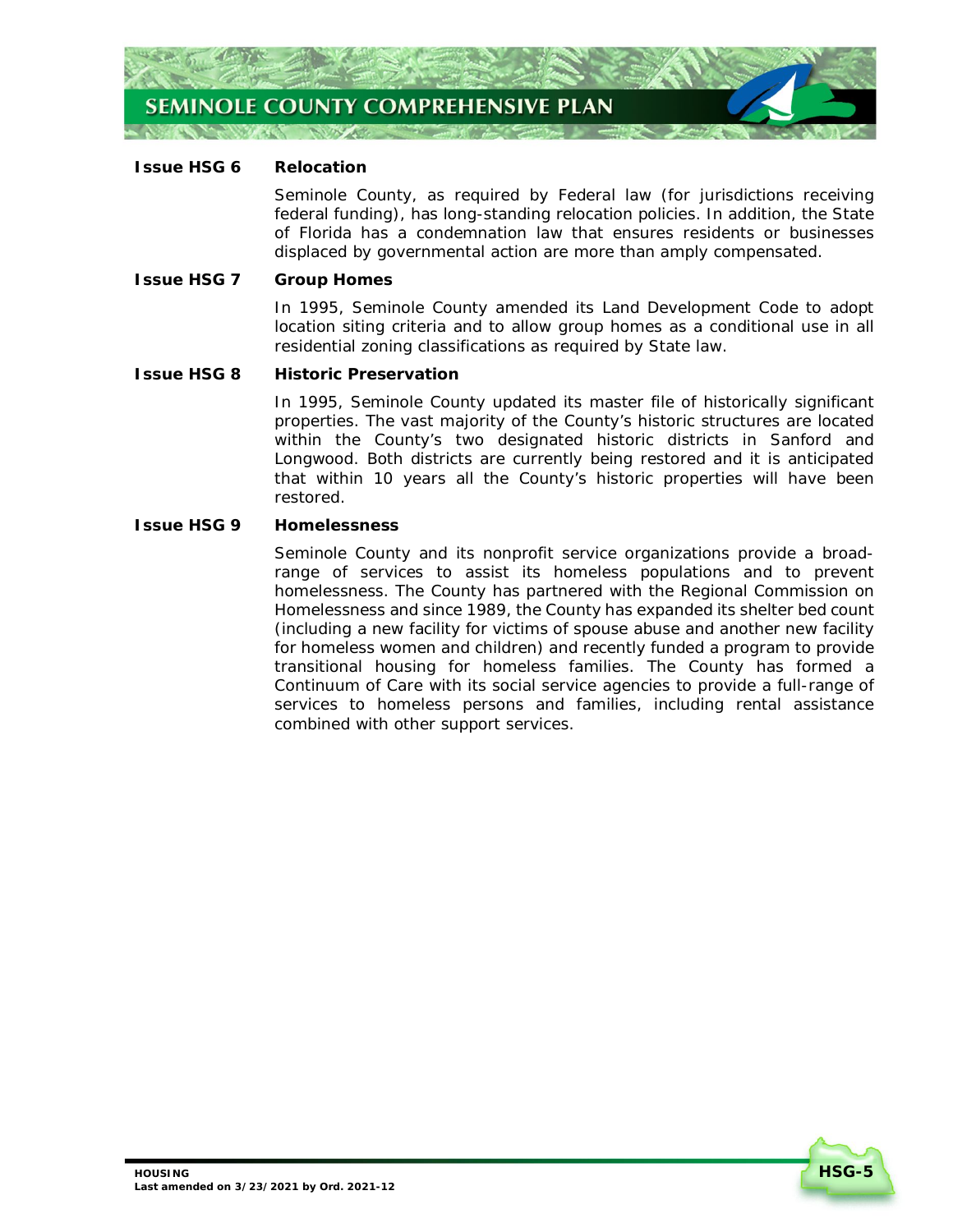



**This page intentionally left blank.** 

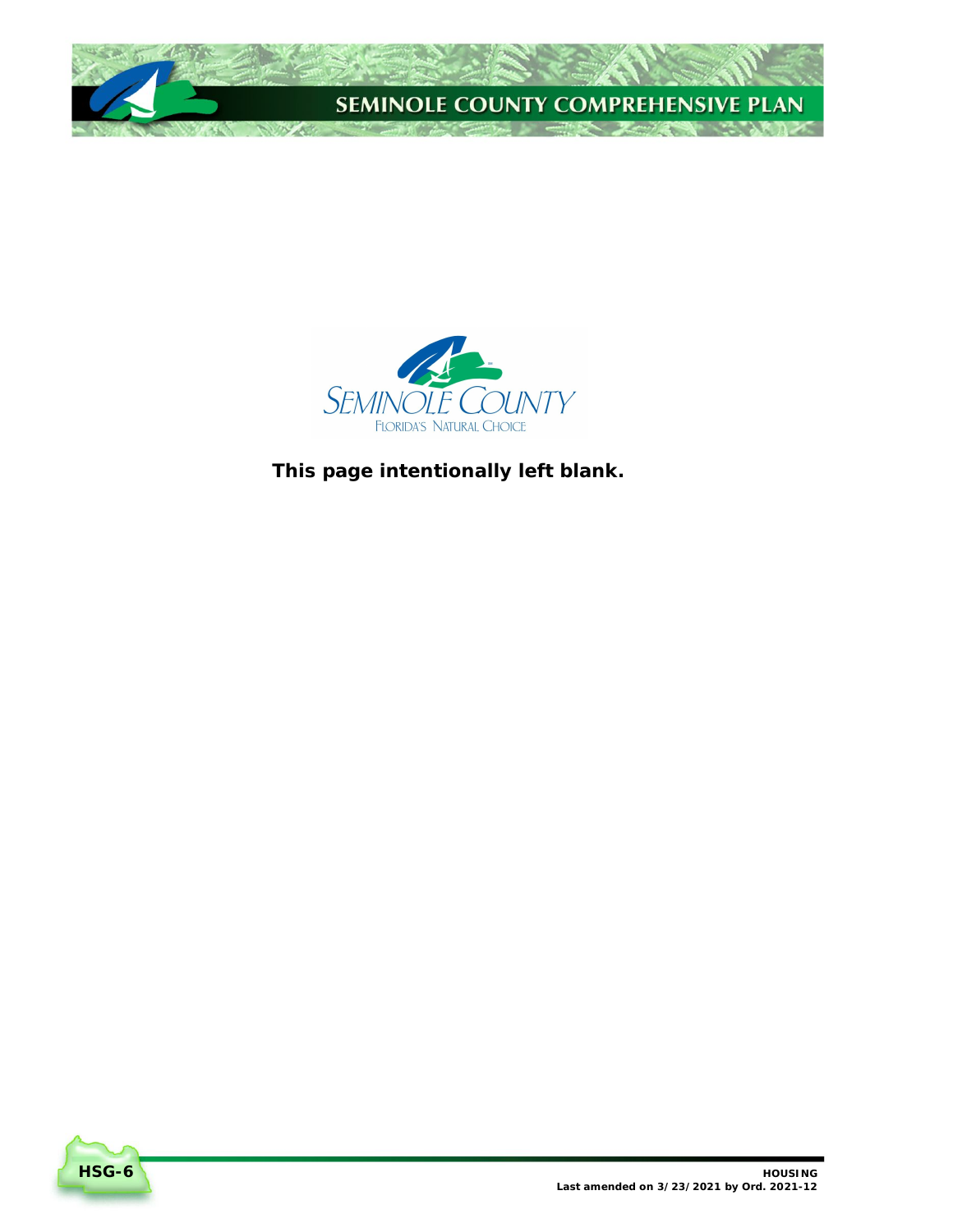

# **HOUSING ELEMENT GOALS, OBJECTIVES AND POLICIES**

### **GOAL**

 Ensuring adequate affordable housing for all current and anticipated residents of Seminole County by maintaining a high quality residential housing stock and encouraging the use of renewable energy resources in residential development.

## **OBJECTIVE HSG 1 PRIVATE SECTOR HOUSING DELIVERY**

 The County shall continue to support private sector housing production capacity sufficient to meet the housing needs (market demand) of existing and future residents.

## **Policy HSG 1.1 Streamlined Development Review**

 The County shall continue the reduction of financing costs for residential developers by maintaining its streamlined development approval process through organizational and computer enhancements.

#### **Policy HSG 1.2 Expedited Affordable Housing Review**

 The County shall continue to provide an expedited priority for all projects meeting the definition for affordable or workforce housing development throughout the development review process.

#### **Policy HSG 1.3 Federal/State/Local Program Impact**

 The County shall continue the existing State-mandated process of reviewing new federal, State and local housing regulations to determine their impacts on the cost of local housing production (and especially the impact on housing for very low and low income households).

# **Policy HSG 1.4 Parcel Location Assistance**

 The County shall assist developers (and especially affordable housing developers) in locating appropriate parcels for housing development through the existing "Future Land Use and Committed Land Use" publication and by updating the vacant land use, acquisition area and infrastructure maps and inventories on a periodic basis. *Policy HSG 3.6 County Owned Property*  addresses Chapter 125.379, Florida Statutes, requirements regarding disposition of county property for affordable housing.

## **Policy HSG 1.5 Affordable and Workforce Housing Developments**

 The County shall provide incentives for building a variety of affordable and workforce housing types at appropriate densities on lands allowing residential and mixed-use development, in locations near public transit facilities and the SunRail stations.

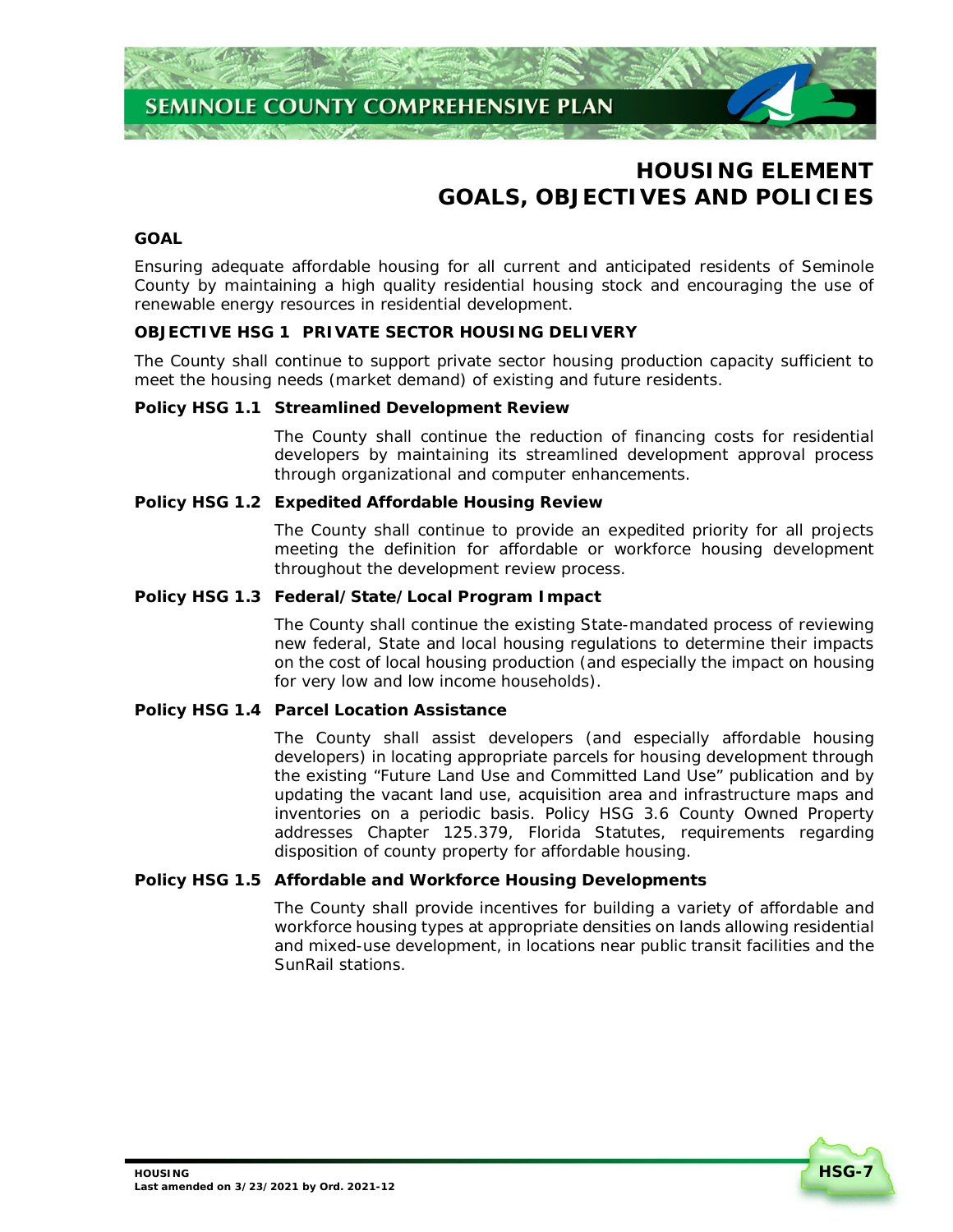

# **Policy HSG 1.6 Infill Development**

 The County shall incentivize a range of housing types, including affordable and workforce housing, on infill and redevelopment parcel areas, especially in proximity to public transportation and SunRail stations. Performance frameworks in the Land Development Code must ensure compatibility with surrounding areas.

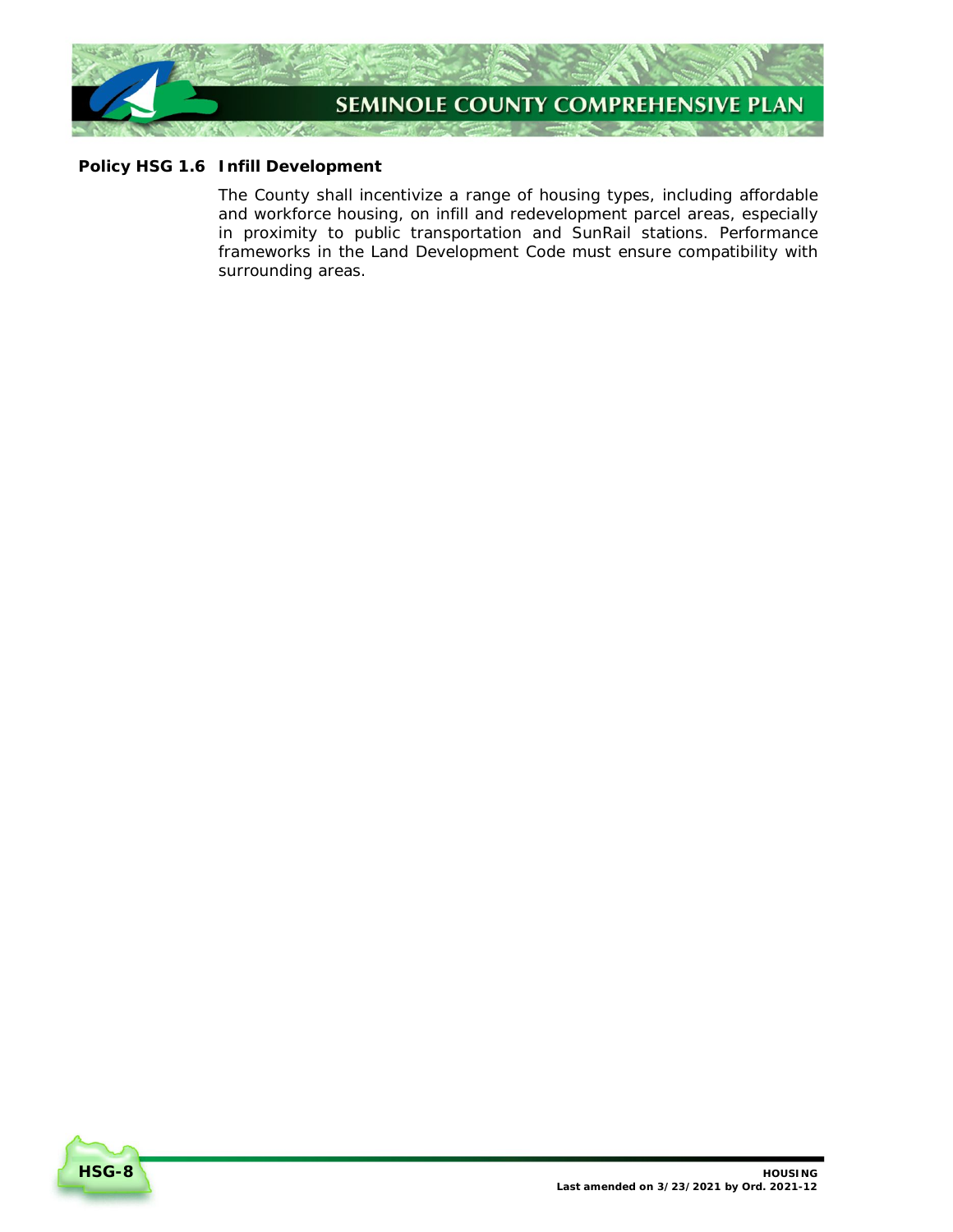

# **OBJECTIVE HSG 2 HOUSING STOCK PRESERVATION**

The County shall encourage the improvement and continued viability of existing neighborhoods.

#### **Policy HSG 2.1 Clearance Program**

 The County shall continue to eliminate vacant dilapidated housing as soon as practical through the continuation of code enforcement activities using Federal resources including the demolition of dilapidated structures, when appropriate.

#### **Policy HSG 2.2 Rehabilitation**

 The County shall improve the existing housing stock on a countywide basis by continuing the use of Community Development Block Grant, HOME Investment Partnerships and State Housing Initiatives Partnership Program funds.

#### **Policy HSG 2.3 Homeowner Assistance**

 The County shall continue to encourage individual homeowners to increase private reinvestment in housing by providing information on available programs; providing technical assistance and by continuing the use of Community Development Block Grant funds for infrastructure improvements and community facilities in lower income neighborhoods.

#### **Policy HSG 2.4 Development Performance Framework**

 The County shall maintain compatibility between new developments and existing neighborhoods through the application of land use intensity and performance frameworks.

#### **Policy HSG 2.5 Public Awareness Programs**

 The County shall continue its public awareness program for the County's Municipal Services Benefits Unit Program.

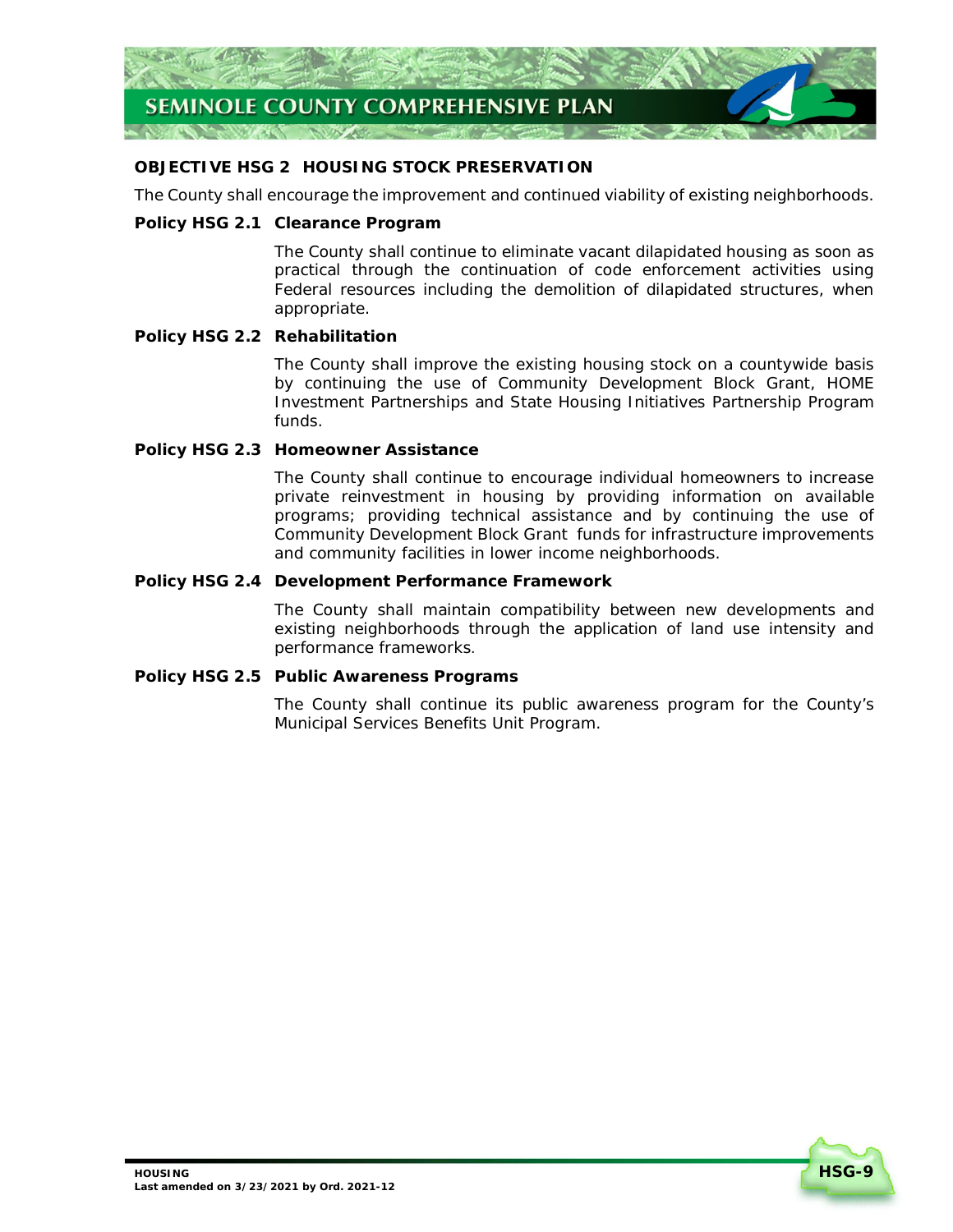

# **OBJECTIVE HSG 3 AFFORDABLE HOUSING**

 The County shall continue efforts to provide adequate housing development for very low, low, and moderate income households, the elderly, and rural and farm worker households.

# **Policy HSG 3.1 Adequate Sites for Affordable Housing**

 The County shall work with and meet with affordable housing providers (both for-profit and non-profit) on a regular basis to assist in the identification and location of adequate sites for affordable housing within the County's lower income areas.

# **Policy HSG 3.2 Housing Information Service**

 The County shall continue to make available land use, housing and housing agency services information to assist both very low and low income households (including homeless persons and families) in finding adequate housing and/or shelter (including emergency shelter, if applicable), and to assist nonprofit developers in locating suitable development sites for both very low and low income housing.

# **Policy HSG 3.3 Affordable and Workforce Housing Density Bonuses**

 The County will continue to evaluate potential Comprehensive Plan and Land Development Code amendments regarding provisions designed to encourage a range of obtainable, affordable and workforce housing opportunities and choices. In addition, the County shall continue to enforce the Land Development Code provisions relating to Alternative Density Options authorized by this Policy that encourage development of affordable housing opportunities. The Land Development Code shall implement this Policy by including provisions for:

- A. Allowing development up to seven dwelling units per net buildable acre on sites with Low Density Residential Future Land Use designation, up to 12 dwelling units per net buildable acre on sites with Medium Density Residential, and up to 22 dwelling units per net buildable acre on sites with High Density Residential Future Land Use designation. Increases in density within the Mixed Development Future Land Use designation shall be considered consistent with Policy 5.15. Increases in density shall be considered consistent with Policy FLU 5.17 within the Urban Centers and Corridors Overlay;
- B. Providing that density bonus on a sliding scale based on the percent of units priced for low and very low income households provided on the development site;
- C. Allowing reduced lot sizes and reduced open space requirements for shared community recreational amenities, reduced setbacks or build-to lines, zero-lot line, as well as clustered developments;
- D. Allowing reduced lot sizes and reduced open space requirements for shared community recreational amenities, reduced setbacks, zero- lot line, duplex, triplex, quadplex and low rise (two story) apartments, as well as clustered developments;
- E. Allowing reduced lot sizes and reduced open space requirements for shared community recreational amenities, reduced setbacks, low rise, midrise and highrise affordable and workforce developments

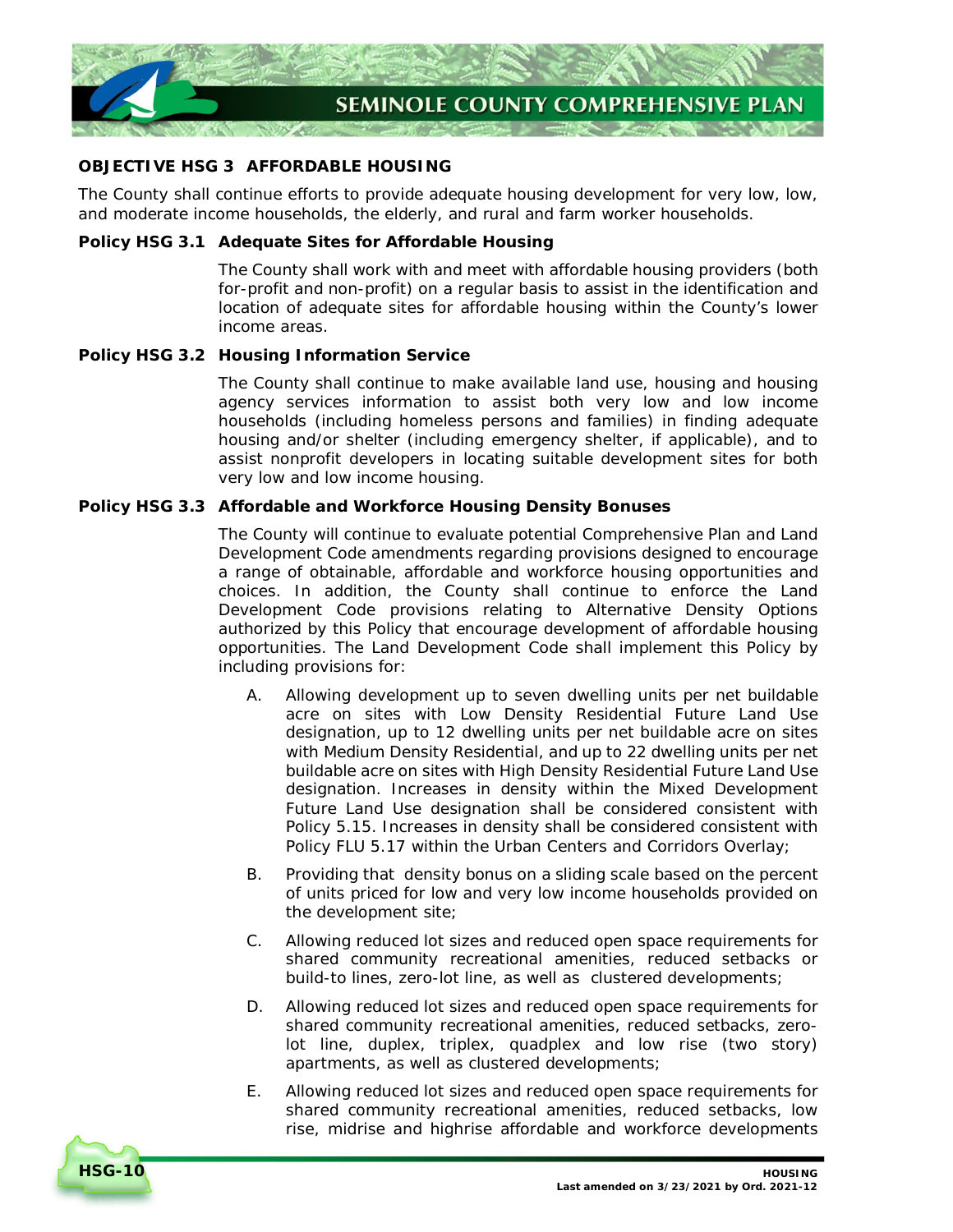

 within the High Density Residential and Mixed Development Future Land Use designations, and within the Urban Centers and Corridors Overlay;

- F. Providing standards to ensure the integration of conventional market rate units and affordable and workforce units to prevent the undue concentration of lower income units within the development site;
- G. Ensuring that units intended to be affordable are not distinguishable from the market rate units;
- H. Requiring compatibility of the development with surrounding neighborhoods;
- I. Requiring a binding agreement as part of the Development Agreement to ensure the percentage of units intended to meet the needs of the low and very low income buyers and renters are delivered and remain available to qualified households when units change occupancy; and Enabling child day care, community center, small scale (neighborhood scale) retail and/or personal service, tutoring and office uses as accessory uses to the development when intended to serve the needs of the occupants of the development within the Medium Density Residential Future Land Use designations; allowing these uses as permitted uses for developments within the High Density Residential and Mixed Development Future Land Use designations, and within the Urban Centers and Corridors Overlay.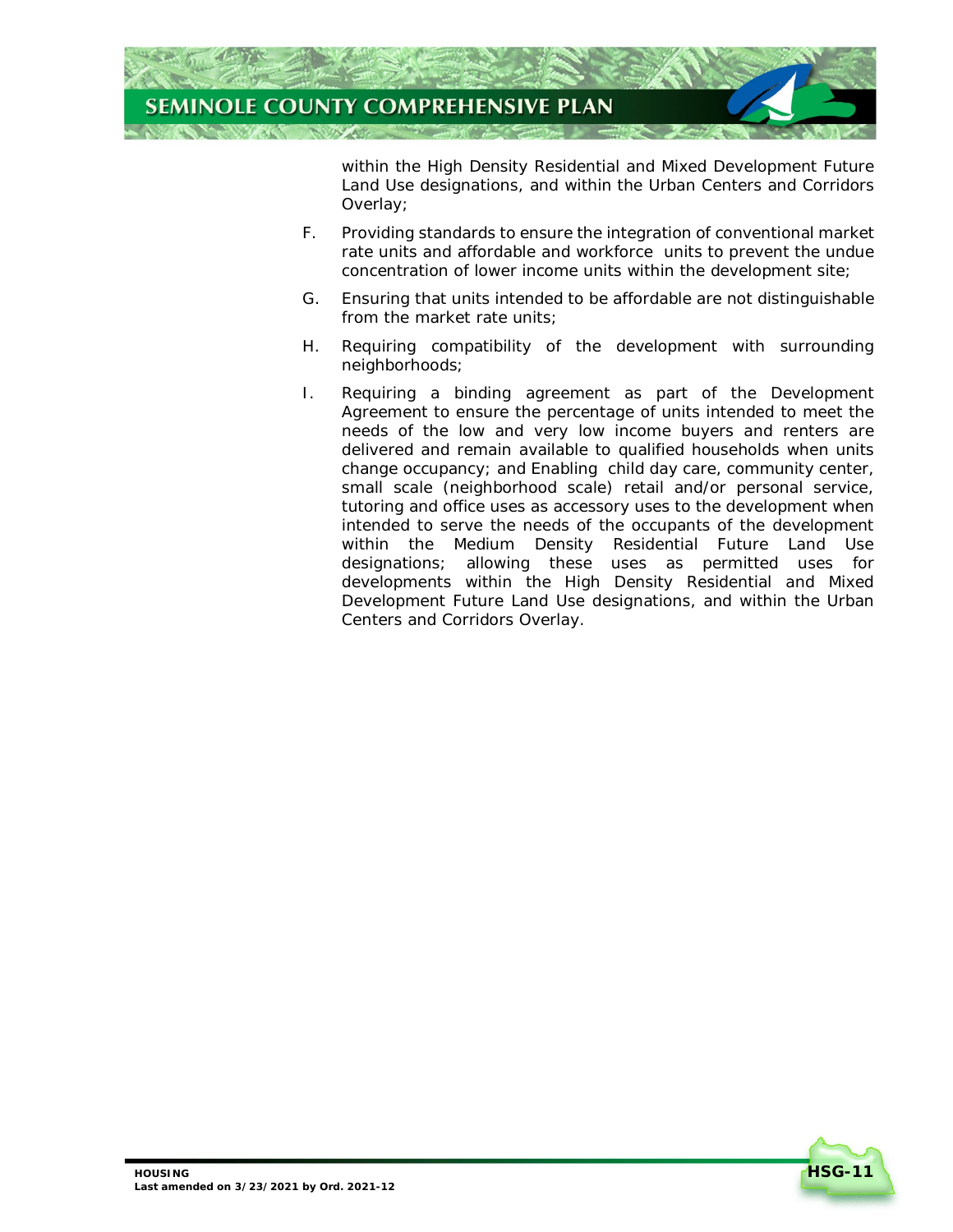

# **Policy HSG 3.4 Elderly Housing**

 The County shall increase the supply of housing suitable for and affordable by elderly households by continuing to support State Housing Initiatives Partnership, HOME Investment Partnerships, Orange County Housing Finance Authority and Florida Housing Finance Corporation-financed projects. Affordable housing for the elderly shall be encouraged in the East Altamonte neighborhood to meet the needs of existing residents wishing to remain in that neighborhood.

# **Policy HSG 3.5 Farm Worker Housing**

 The County shall, based on market demand, work to provide a sufficient number of decent, safe, sanitary and affordable farm labor housing units for migrant farm workers as a conditional use in certain zoning classifications, subject to special criteria.

# **Policy HSG 3.6 County Owned Property**

 Beginning in 2007, and every three years thereafter, the County shall prepare an inventory list of all real property within its jurisdiction to which the county holds fee simple title that is appropriate for use as affordable housing. The properties identified as appropriate for use as affordable housing on the inventory list adopted by the County may be:

- A Offered for sale and the proceeds used to purchase land for the development of affordable housing; or
- B Used to increase the local government fund earmarked for affordable housing; or
- C May be sold with a restriction that requires the development of the property as permanent affordable housing; or
- D May be donated to a nonprofit housing organization for the construction of permanent affordable housing; or
- E The County may otherwise make the property available for use for the production and preservation of permanent affordable housing.

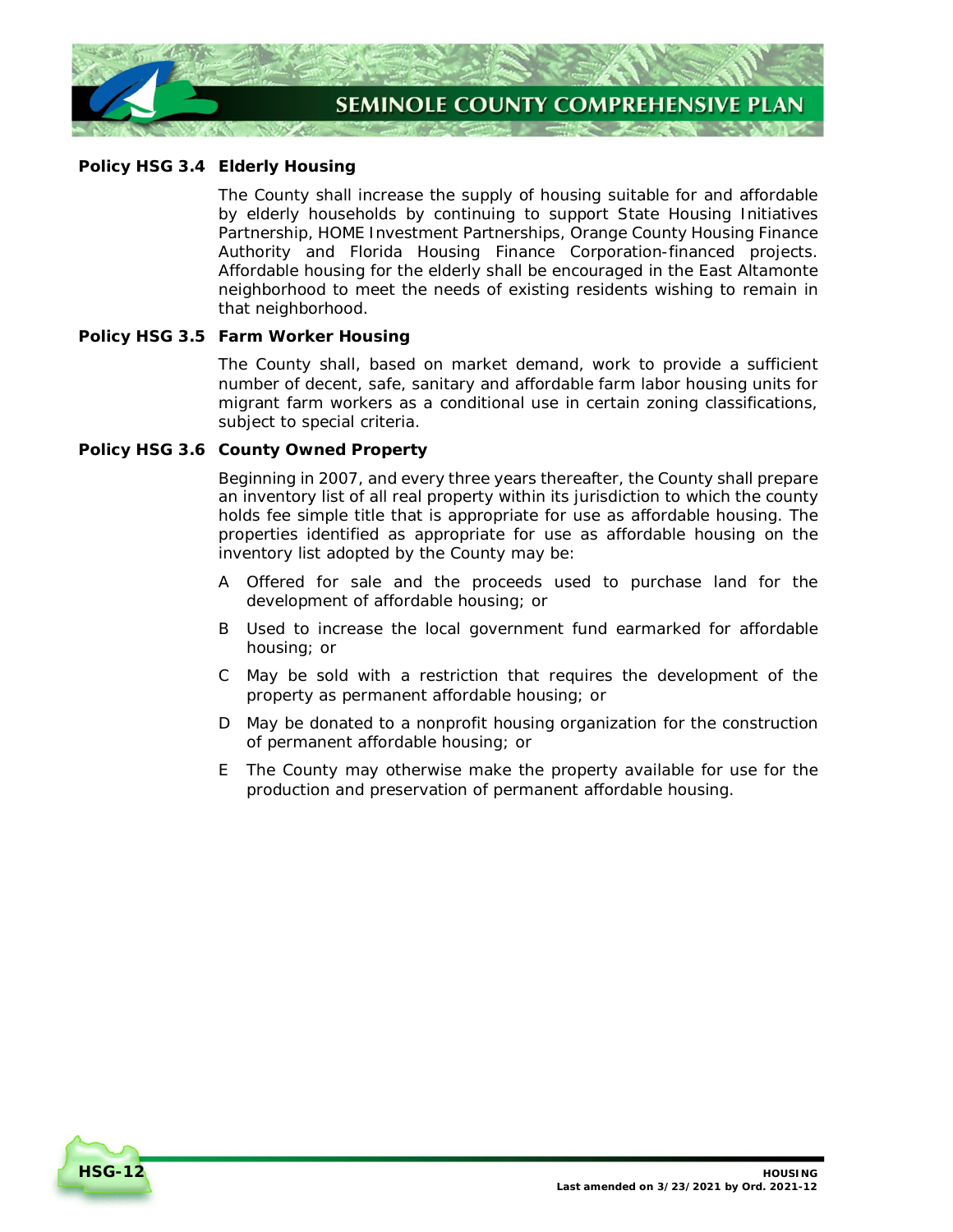

# **OBJECTIVE HSG 4 WORKFORCE HOUSING**

 The County shall provide incentives to increase, and shall maintain, the supply of workforce housing.

## **Policy HSG 4.1 Employer Assisted Housing**

 The County shall engage and partner with major employers in regard to providing housing assistance to eligible employees. Strategies available to the County include partnering with private organizations in recruitment efforts, extending education to organizations on available programs, and pursuit of public/private partnerships that leverage resources such as the State's Community Workforce Housing Innovation Pilot Program.

# **Policy HSG 4.2 Optional Nonresidential Intensity Bonuses and Workforce Housing**

 The Seminole County Land Development Code shall be amended to  implement *Policy FLU 5.15 Mixed-Use Developments* of the Future Land Use Element of the Seminole County Comprehensive Plan, which will permit a commercial intensity bonus (typically measured in units of Floor Area Ratio, or FAR) in the Mixed Development future land use designation in exchange for providing workforce housing units as part of a mixed-use development. This intensity bonus is intended to provide an incentive to developers for providing workforce housing in locations where it is deemed both desirable and advantageous to Seminole County, and to enable the County to ensure a range of obtainable housing opportunities and choices in support of the Central Florida Regional Growth Vision.

## **Policy HSG 4.3 Workforce Housing in Economic Development Target Areas**

 New housing developments located within any of the economic development target areas identified in the Comprehensive Plan shall ensure that 15% of the project's housing (rental or owner occupied) will be obtainable by employees earning the average wage within the subject Economic Development Target Area. Exceptions shall be granted in cases where the applicant demonstrates that an adequate supply of workforce housing exists within close proximity, or insufficient market support exists for workforce housing within the subject target area.

## **Policy HSG 4.4 Mixed Residential Development**

 By January 1, 2012, the County shall develop and adopt into the County's Land Development Code a Mixed Residential Zoning District that shall allow for a full-range of housing types (e.g., condominiums, town homes, single family) to be developed, by right, within the same project.

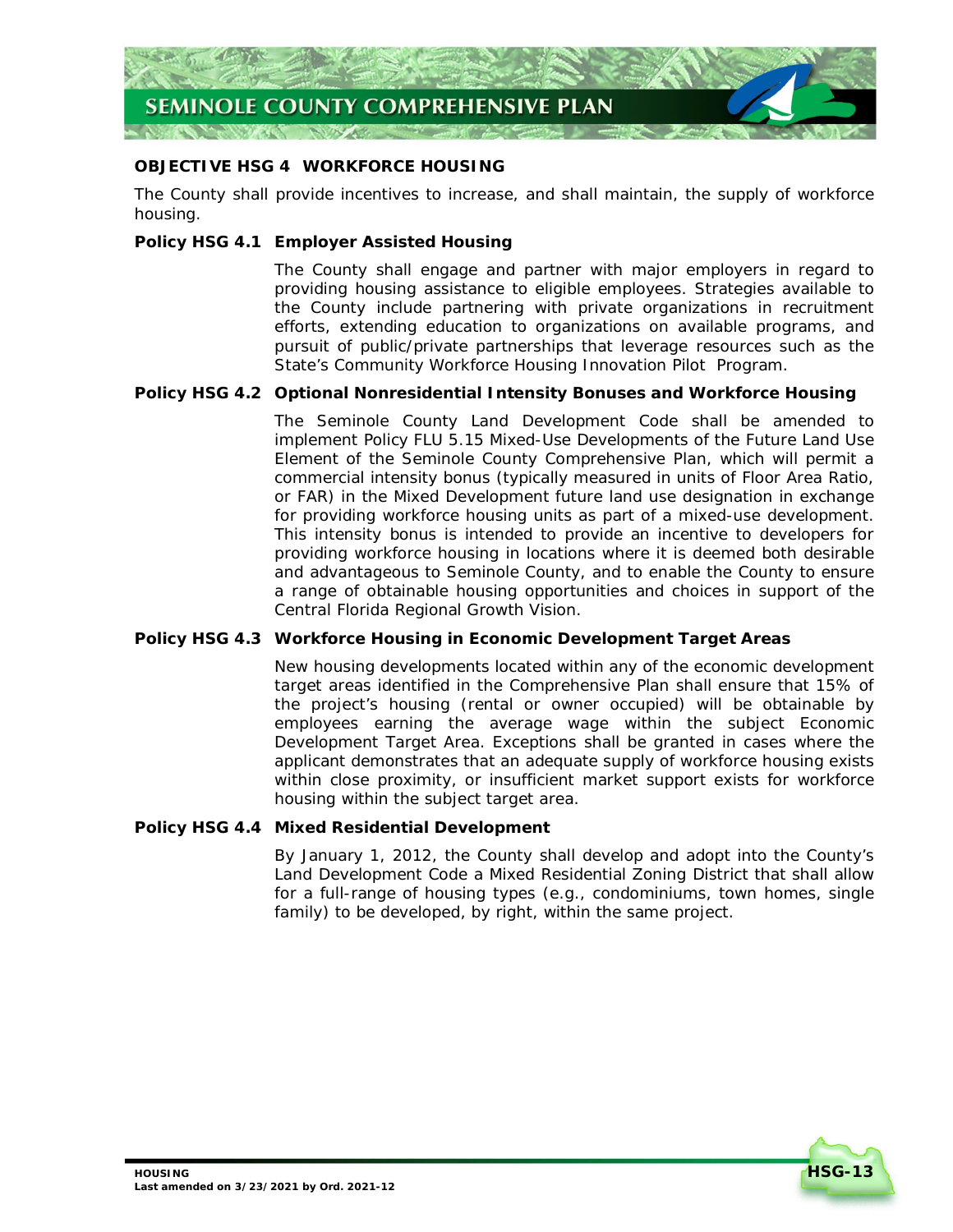

# **OBJECTIVE HSG 5 PUBLIC PRIVATE PARTNERSHIP**

 The County shall continue to develop joint partnerships with the private sector through Federal and State housing subsidy programs and other local initiatives.

### **Policy HSG 5.1 Affordable Housing Trust Fund**

 The County shall continue to maintain its Federal/State-funded Affordable Housing Trust Funds to purchase and "write down" the cost of land, impact fees, supporting infrastructure, and other supplement housing delivery costs as a means of encouraging for-profit and nonprofit developers to build and otherwise provide housing for very low and low income households.

#### **Policy HSG 5.2 Finance Authorities**

 The County shall provide affordable housing financing assistance for both single family and multifamily units and developments by continuing to participate with the Orange County Housing Finance Authority, local housing authorities and the Florida Housing Finance Corporation, when appropriate.

#### **Policy HSG 5.3 Homeless Assistance**

 The County will continue to use Emergency Shelter Grants Program funding and other appropriate funding earmarked for homeless assistance to provide financial, food and shelter assistance to individuals and families, provide assistance for homeless persons to make the transition to permanent homes and to prevent homelessness. The County will continue to cooperate with the Regional Commission on Homelessness.

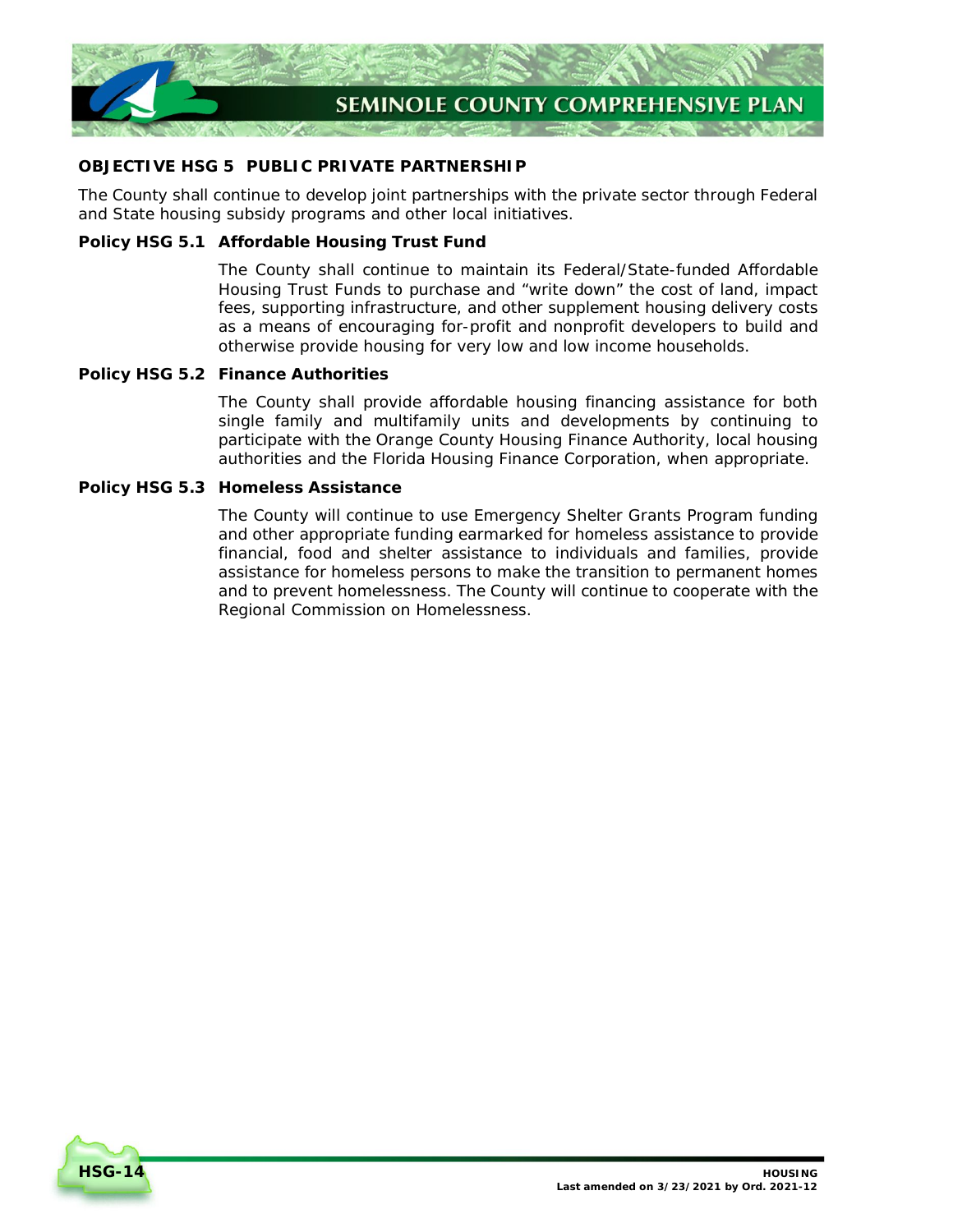

# **OBJECTIVE HSG 6 HISTORIC HOUSING**

 The County shall promote the identification, evaluation, preservation and protection of historically significant properties, including nonresidential structures.

### **Policy HSG 6.1 Master Site File Update**

 The County shall periodically update the County's portion of the Florida Master Site File by continuing to assist the Department of State Division of Historical Resources efforts in this regard.

#### **Policy HSG 6.2 Historic Housing Identification**

 The Housing Information Service shall continue to assist property owners in the identification of historically significant housing and in locating, applying for and using any State and federal assistance programs, including rehabilitation and adaptive reuse programs.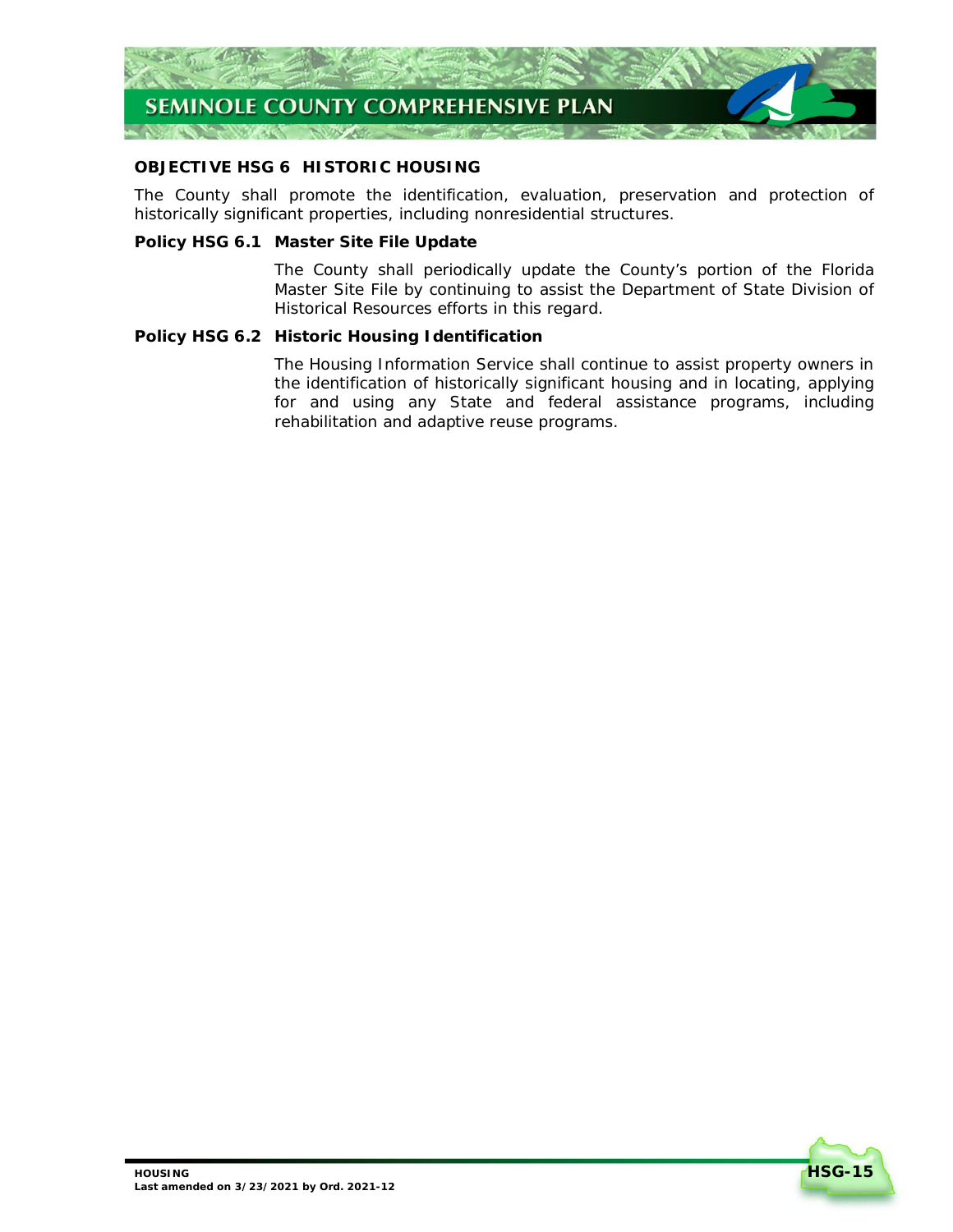

# **OBJECTIVE HSG 7 MODULAR HOMES AND MANUFACTURED/MOBILE HOMES**

 The County shall provide sufficient and appropriate sites for manufactured/mobile home housing and permit modular homes on residentially zoned property.

# **Policy HSG 7.1 Zoning Classifications and Future Land Use Designations**

 The County shall continue to allow modular homes as a permitted use in all single family residential zoning classifications. Manufactured/mobile homes shall continue to be allowed subject to applicable Land Development Code provisions, and shall be allowed as permitted uses in the zoning classifications associated with Rural-3, Rural-5 and Rural-10 Future Land Use designations.

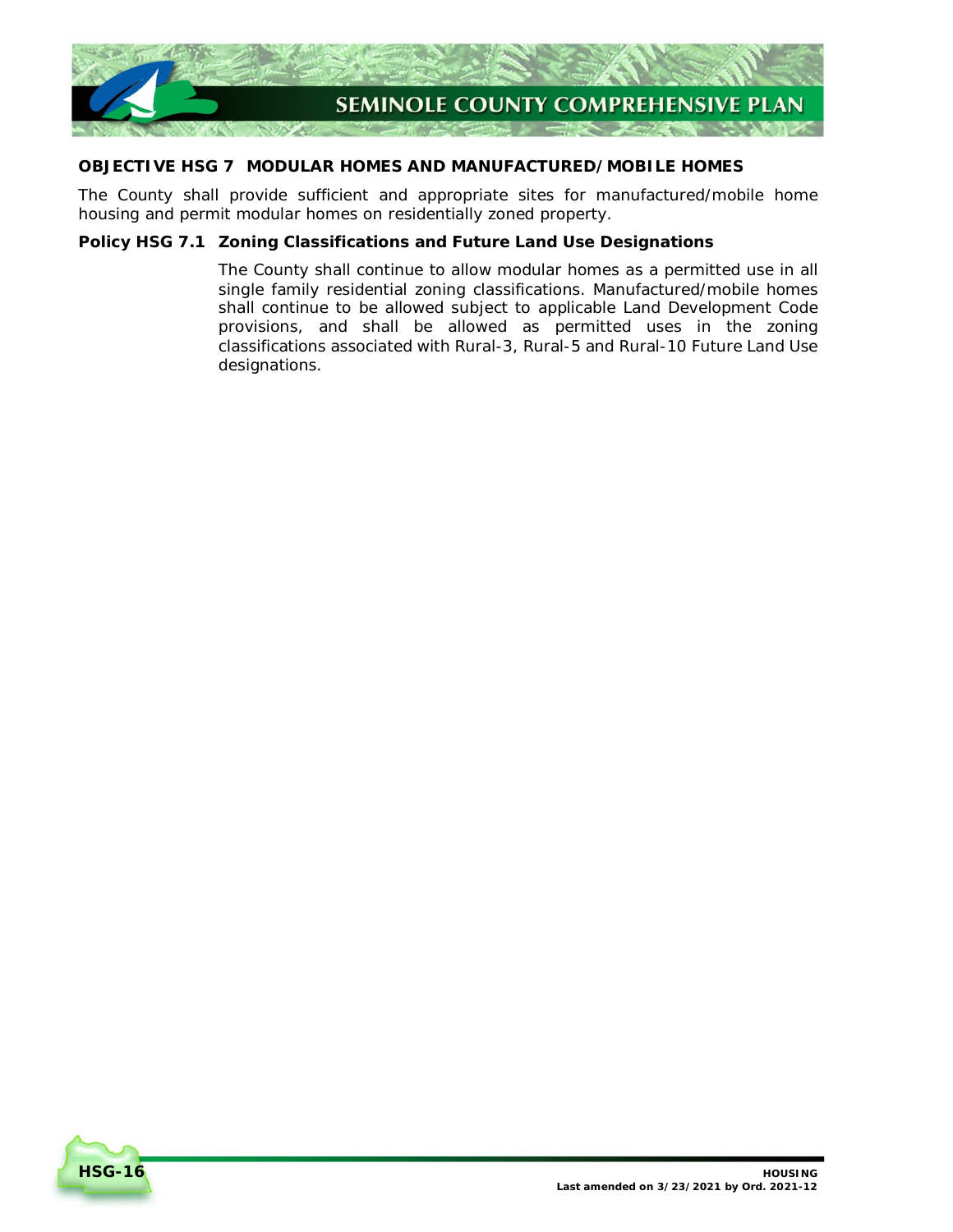

# **OBJECTIVE HSG 8 DISPLACEMENT/RELOCATION**

 The County shall continue to provide a fair and lawful method to insure uniform treatment for households and businesses displaced by County programs.

# **Policy HSG 8.1 Policy Plan**

 The County shall continue to maintain a federally mandated and locally enforced anti-displacement and relocation assistance policy plan that insures that reasonably located standard and affordable replacement housing is offered to persons displaced through County action or County funding prior to their displacement.

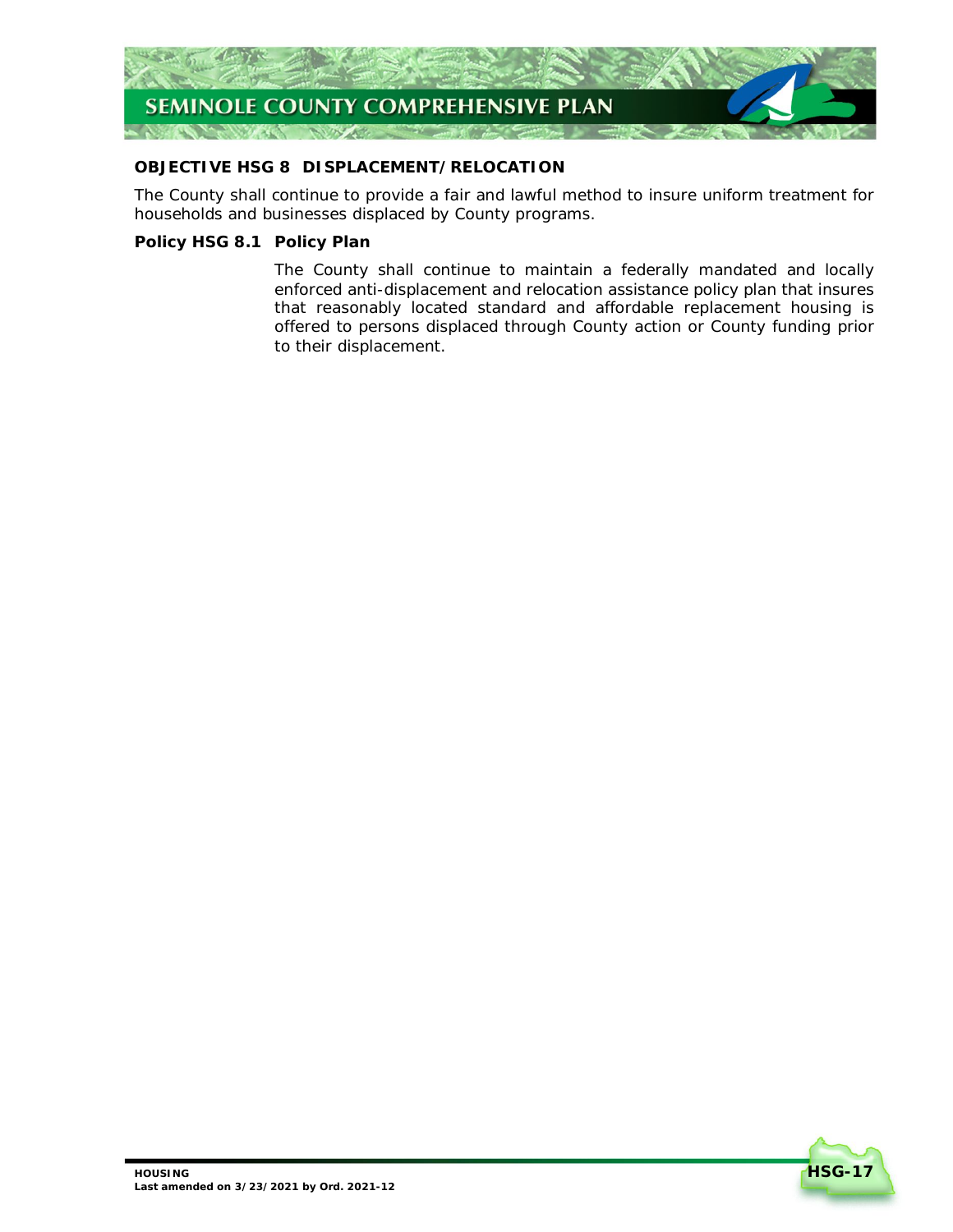

# **OBJECTIVE HSG 9 GROUP AND FOSTER HOMES**

The County shall provide sufficient sites and provisions for group homes and foster homes.

#### **Policy HSG 9.1 Group Homes**

 The County shall continue to allow for the development of non-exempt group homes as a conditional use within all single family residential zoning districts.

#### **Policy HSG 9.2 Foster Homes**

 The County shall encourage residential alternatives to institutionalization by maintaining State-mandated non-discriminatory standards and criteria regarding the location of foster homes licensed by the Florida Department of Children and Families.

#### **Policy HSG 9.3 Design Standards**

 The County shall maintain State-mandated group home placement criteria to ensure the maximum compatibility between group homes and conventional residential development.

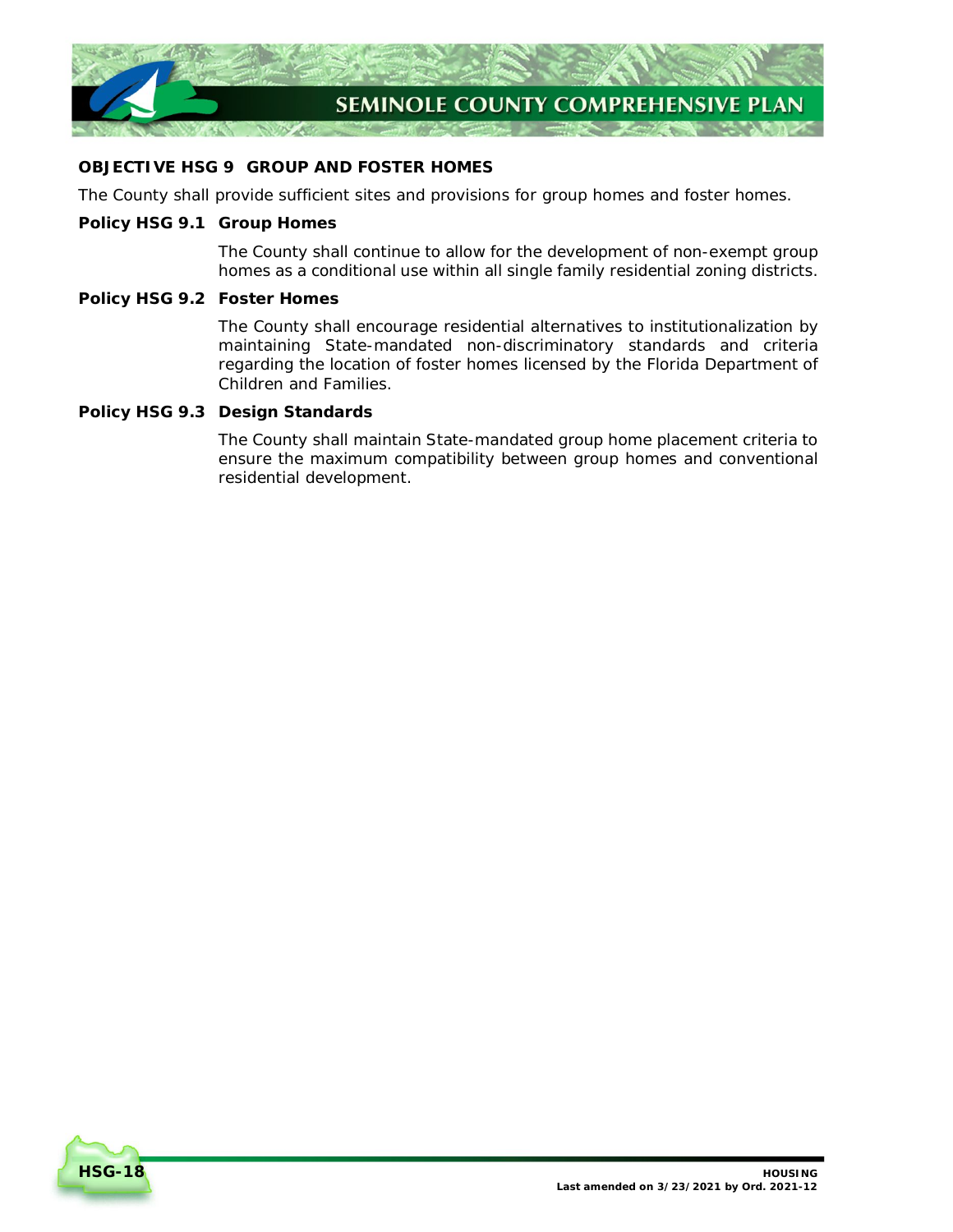

# **OBJECTIVE HSG 10 HOUSING PROGRAM IMPLEMENTATION**

 The County, in conjunction with its partners, will take a proactive role in formulating an effective affordable housing program.

### **Policy HSG 10.1 Housing Program Implementation**

 The County's Community Services Department shall continue to be the lead agency to formulate a coordinated affordable housing development and assistance program and administer the County's various housing and community development/redevelopment activities.

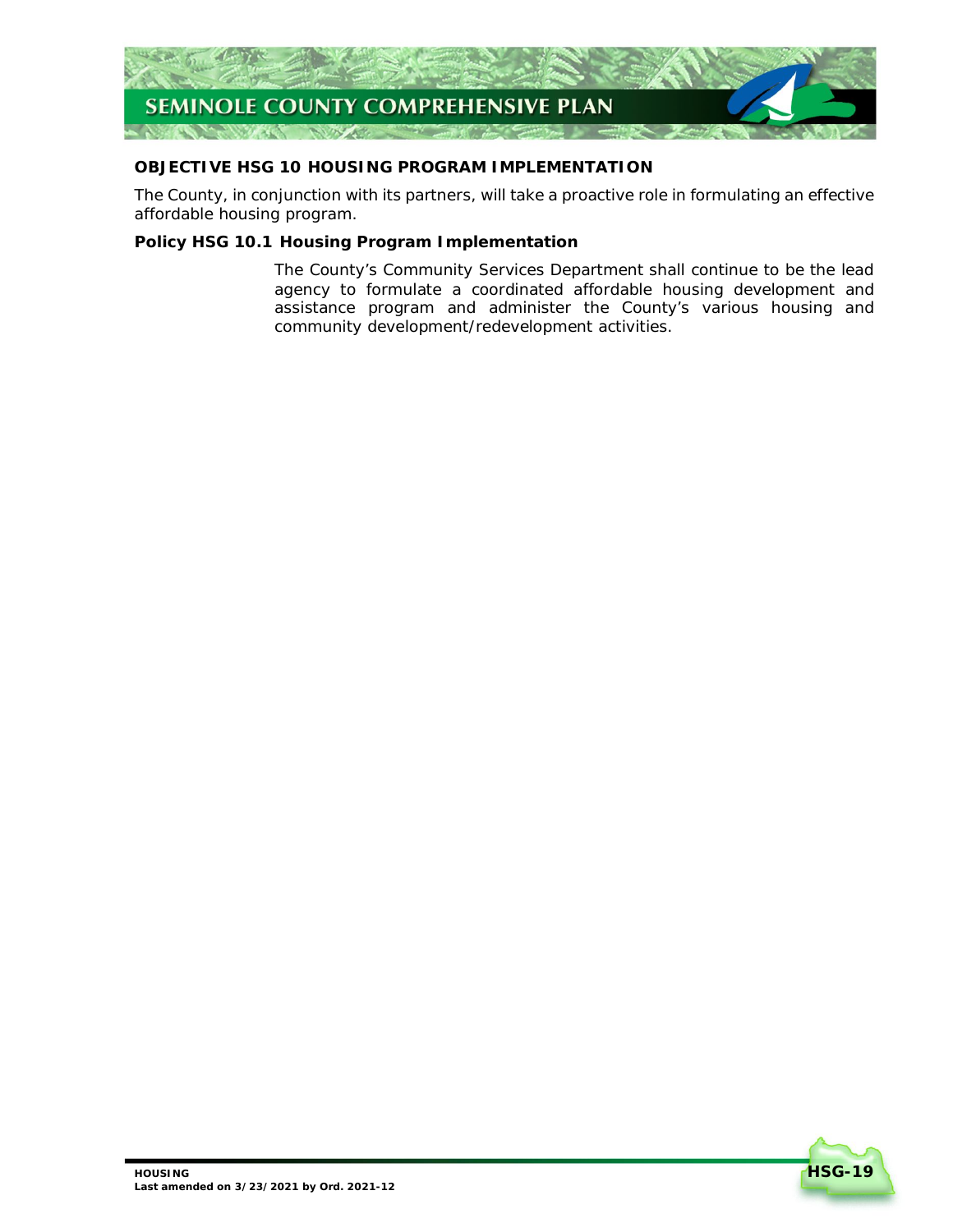

# **OBJECTIVE HSG 11THE USE OF RENEWABLE ENERGY RESOURCES IN RESIDENTIAL DEVELOPMENT**

 The County, as required by the enactment of House Bill 697 in 2008, shall support the use of renewable energy resources in residential development.

### **Policy HSG 11.1Renewable Energy Resources in Residential Development**

 The County shall ensure that its Building Code complies with energy conservation requirements of Florida Statutes for residential construction. In addition, the County shall not enter into a deed restriction, covenant, declaration, or similar binding agreement, nor shall it approve a condominium development with similar agreements, that prohibits or has the effect of prohibiting solar collectors, clotheslines or other energy devices based on renewable resources. Condominiums may determine the specific location where solar collectors may be installed on a roof, as long as such determination does not impair the effective operation of the solar collector.

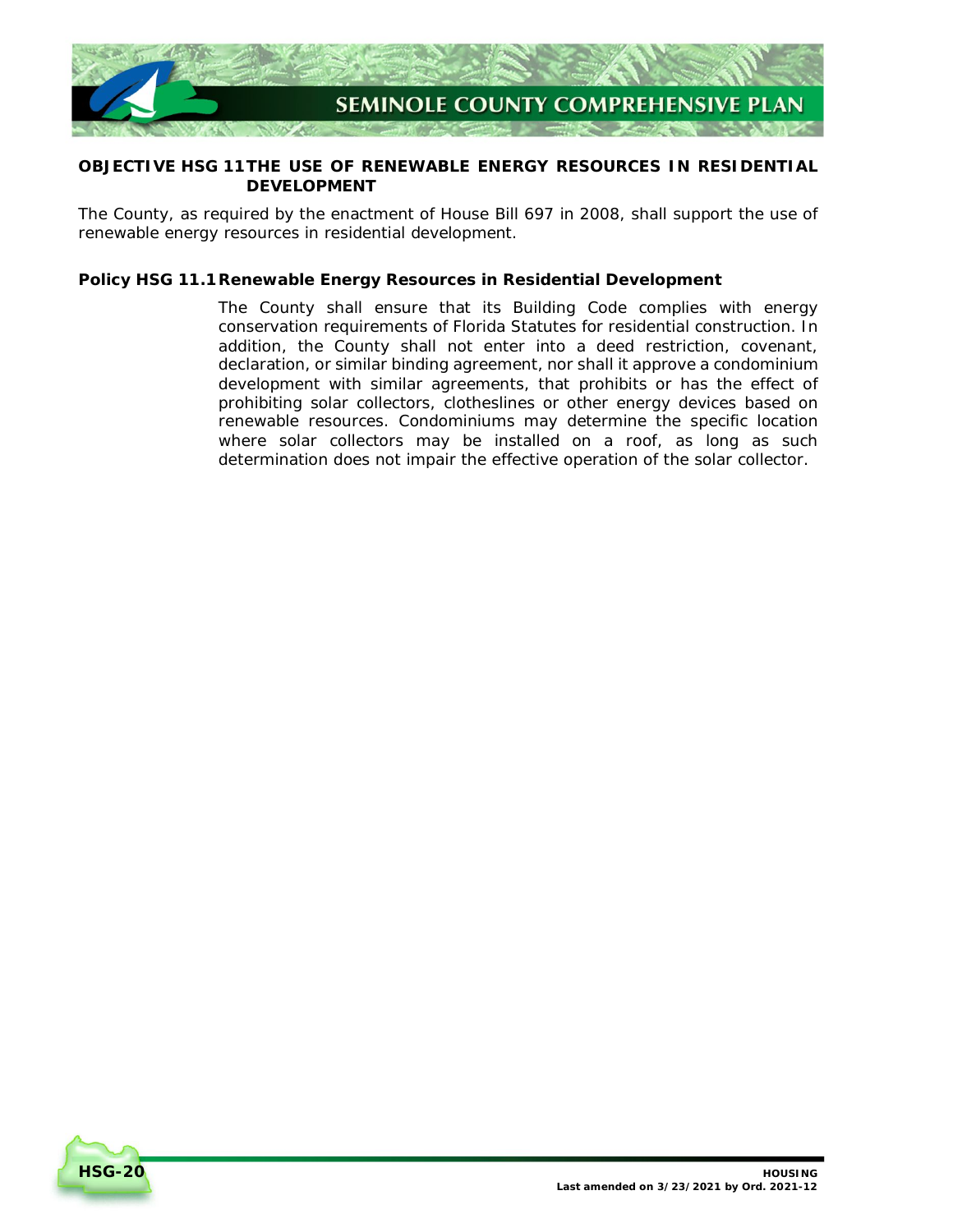

# **OBJECTIVE HSG 12 COMMUNITIES FOR DIVERSE POPULATIONS**

 The County shall support the capability of residents of all ages, incomes, and abilities to remain in their neighborhoods by allowing a greater variety of housing unit types, where they can be safely and adequately served by public facilities and services, and where neighborhood character can be preserved.

# **Policy HSG 12.1Accessory Dwelling Units (ADUs)**

 Consistent with Policy FLU 5.18, the County shall amend its Land Development Code as necessary to permit ADUs within new and existing single family developments. Approval of ADUs shall be subject to conditions including, but not limited to, neighborhood compatibility, adequate lot size, and off-street parking.